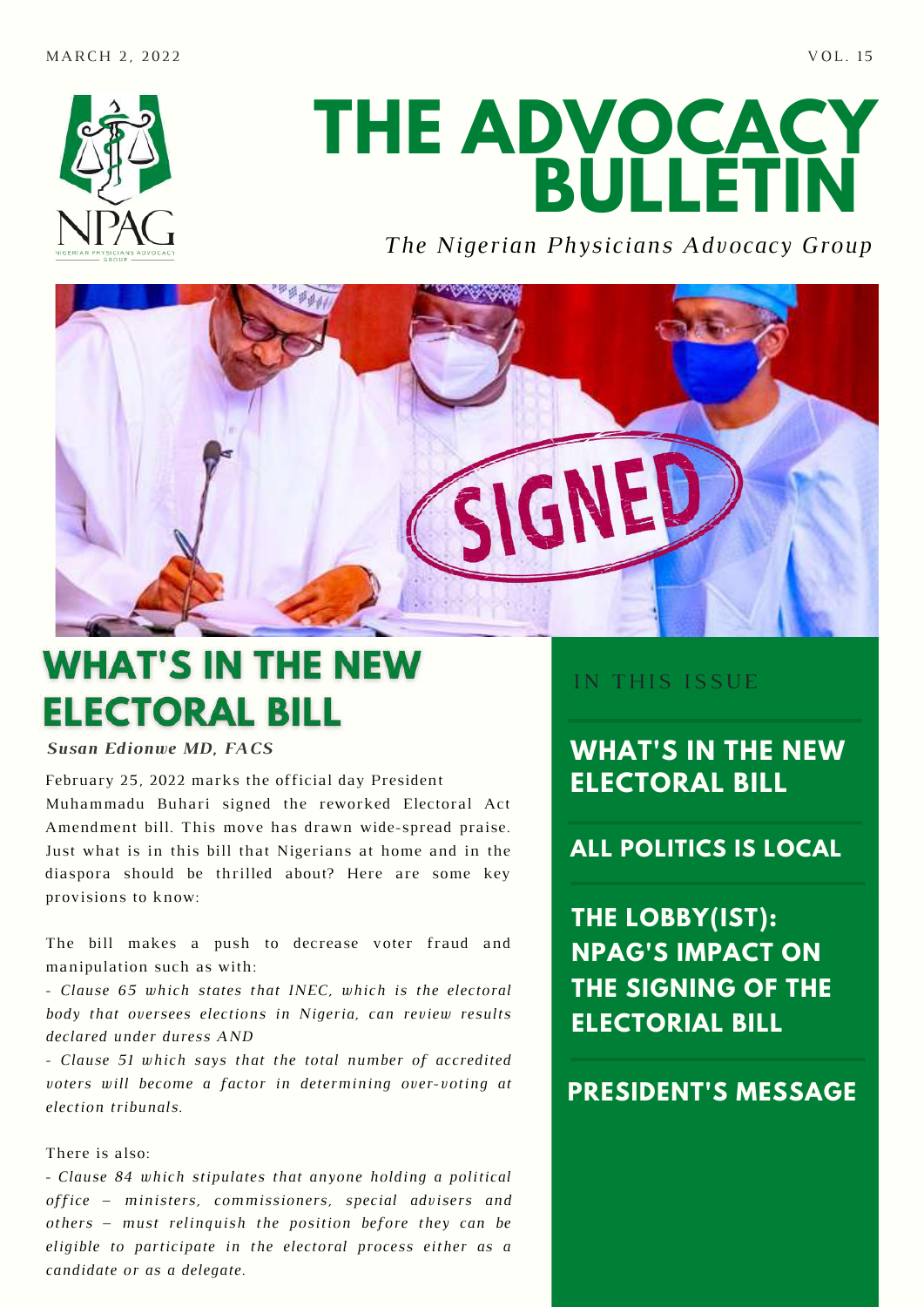This amendment seeks to prevent candidates from the improprieties of using a public office position to influence the voting process.

The amendment bill also allows for improved voter and election preparedness such as with:

*- Clause 3(3) which provides early release of election funds to INEC AND*

*- Clause (28)1 which mandates INEC to issue a Notice of Election not later than 360 days before the day appointed for an election AND*

*- Clause 94 which allows for early commencement of the campaign season. By this provision, the campaign season will now start 150 days to the election day and end 24 hours before the election.*

"A Notice of Election is the official declaration by INEC to electorates and political parties of the dates of elections; the timelines for the conduct of party primaries, submission of party nomination forms; and list of candidates. The publication of the Notice of Election is important to the electoral process as it marks the official flag-off and commencement of electoral activities". (Premium Times) By increasing this from 90 days to 360 days, there is more time for eligible candidates to be nominated, for primaries to be held and for voters to be aware of who is running.





Plus, by providing funds earlier, INEC would be more financially equipped to run a sooner and longer electioneering process.

The amendment bill also touts provisions that appeal to the use of technology to improve the voting process and give it better legal support.

*- Clause 47 gives legislative backing for smart card readers and any other voter accreditation technology that the Independent National Electoral Commission (INEC) deploy.*

*- Clause 50 gives INEC the legal backing for electronic transmission of election results.*

Increasing the use of modern technology also serves to decrease voter fraud and manipulation.

Lastly, to ensure a nonpartisan INEC, there is:

- Clause 8(5): Political Neutrality of INEC Personnel which proposes that any INEC official who is affiliated to a political party, if caught, is liable on conviction to a fine of N5 million or imprisonment for two years or both.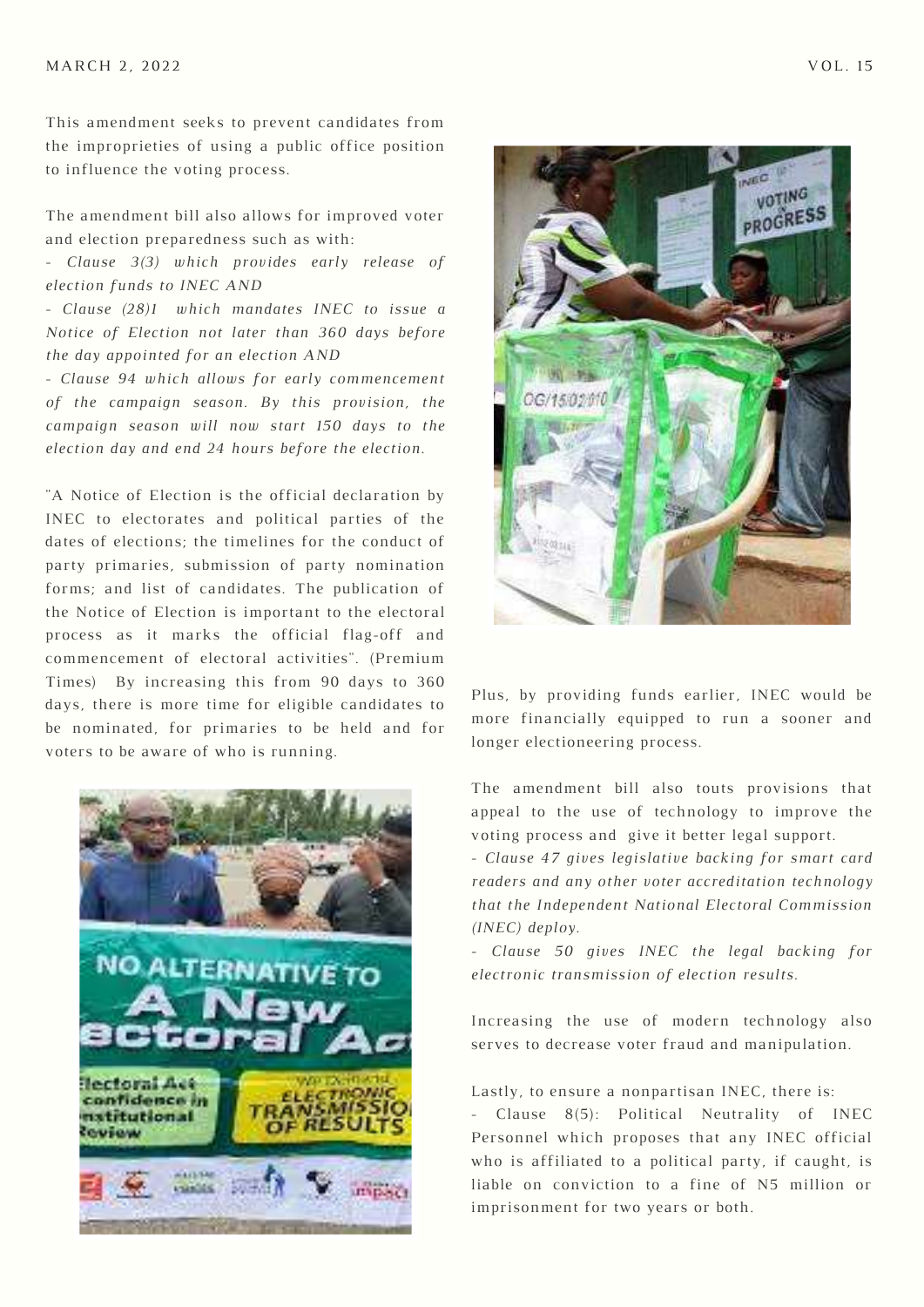*What is one provision notably absent from the Electoral Act Amendment Bill? DIASPORA VOTING.*

While 2/25/22 marks a day of success, the lack of diaspora voting remains a significant sore spot that ensures advocacy for electoral reform must persist.

## **ALL POLITICS IS LOCAL**

*Biodun Ogungbo, MBBS, FRCSEd, FRCS(SN), MSc*

I do not like to play politics. I do not like to even play with politics. I stay away from politicians as much as I can. I cannot stand them for they are like shifting sands; or should I say they are like quicksand which could very quickly change and swallow you. Shifting mud really…they stain you and taint you. It is not easy to relate to them for they are only ever interested in what benefits them now.

Yet, they control our very life and existence.

So, one cannot really run away from politics and politicians! Politics affects our lives whether one recognizes it or not. Paying top Naira for clearing your medical equipment at the port is influenced by the politician. Paying multiple taxes is from the politician's table. I could go on and on.

#### *So, not engaging with politics is increasingly no longer an option. It is only to ones' detriment in the long run.*

So, we all have a way to influence politics that may benefit us in the future.

The politician who comes to the office to bare his soul and share his health issues has your ears and vice versa. So, how can you bend his ears? This is called earwigging. How can you ignore the opportunity to educate him or her and send a message? The fact is that the message may not be acted upon immediately but stored in a repository



for use later: when the benefit to the politician comes to the fore.

This is important.

They will only do what benefits them. But we can educate them and shine a light on how what benefits them can also be beneficial to the majority. How doing good for the majority is in their best interest too. It is time to look the devil in the eye and get a shorter spoon. In whatever capacity we find ourselves, in proximity to a politician, do not hold your nose and hope the smell goes away, spray some perfume and engage.

They may indeed like the fragrance and buy some for themselves.

Start today. Right in your own home, talk politics and stop saying politics is not for you. It is for everyone and affects our lives in more ways than we care to realize. Get registered and collect your voting card. Then, understand what is happening in your own local government and get involved. Let your vote influence what is happening in your backyard. It will translate to what is happening at a higher level.

#### *All politics is local.*